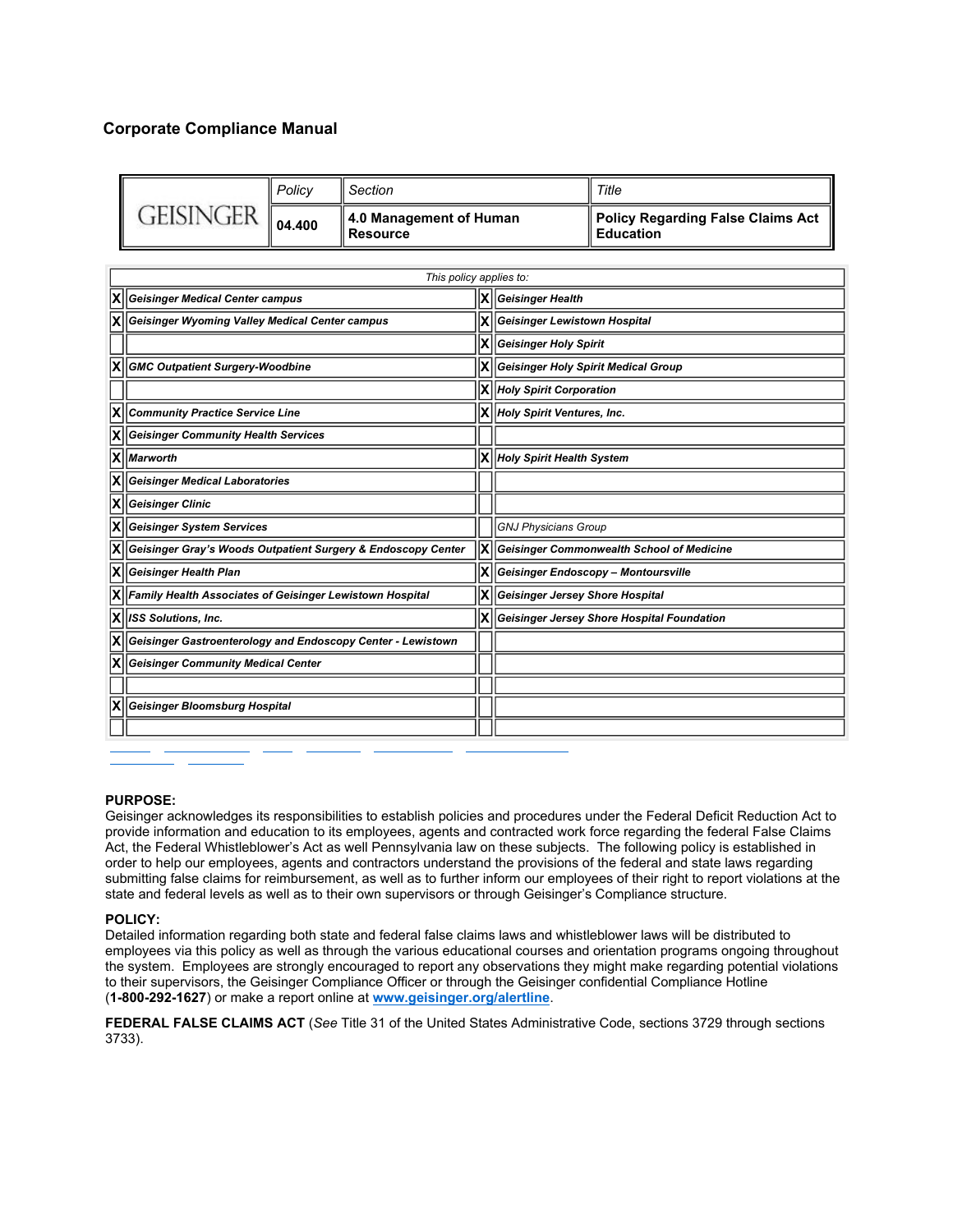## **Background and Reason for Implementation of the False Claims Act**

The False Claims Act ("FCA") has been in existence since the Civil War and was originally designed to combat fraud and abuse in the military. Over the years, the provision has been used successfully to fight fraud in the defense contracting industry. The law is now being used to deter fraud and abuse in the health care arena. The FCA is being used, among other things, to prevent spiraling health care costs through the prevention of certain revenue enhancing practices such as the over-utilization of services and the submission of false or inaccurate billing statements. Penalties and fees recouped under FCA are hoped to extend the longevity of endangered federal health care programs and benefits as well as deter future fraudulent actions on the part of health care providers.

## **Civil Liability Under the False Claims Act and Penalties for Violations**

The False Claims Act prohibits among other things:

- 1. knowingly presenting or causing to be presented to the federal government a false or fraudulent claim for payment or approval;
- 2. knowingly making or using, or causing to be made or used, a false record or statement in order to have a false or fraudulent claim paid or approved by the government;
- 3. conspiring to defraud the government by getting a false or fraudulent claim allowed or paid; and
- 4. knowingly making or using, or causing to be made or used, a false record or statement to conceal, avoid or decrease an obligation to pay or transmit money or property to the government.

"Knowingly" means that a person, with respect to information: (1) has actual knowledge of the information; (2) acts in deliberate ignorance of the truth or falsity of the information; or (3) acts in reckless disregard of the truth or falsity of the information, and no specific proof of intent to defraud is required. *See* 31 USC Section 3729(a)-(b). Mere mistakes are insufficient for purpose of establishing liability under FCA.

Penalties for those who violate the FCA include civil monetary penalties between \$11,181 and \$22,363 plus three times the amount of the government's damages for each false claim submitted. (*See* 31 USC 3729(a)).

#### **What is a Qui Tam Action?**

The purpose of the qui tam provisions under the False Claims Act is to give an incentive to whistleblowers to come forward to help the government discover and prosecute fraudulent claims by awarding them a percentage of the amount recovered. There are many different types of health care fraud that can be the basis of a qui tam action. These include, but are not limited to:

- add-on services
- upcoding and unbundling
- kickbacks
- false certification and information
- lack of medical necessity
- fraudulent cost reports
- grant or program fraud
- billing for inadequate patient care

The qui tam provisions allow any person with actual knowledge of false claims activity to file a lawsuit on behalf of the US government. Such persons are referred to as "relators." However, in order to meet the criteria to qualify as a relator several criteria must be satisfied as follows:

- 1. **Original Source** First, to prevail under a lawsuit, the relator must be the "original source" of the information reported to the federal government. Specifically, the whistleblower must have independent knowledge of the false claims activity and must voluntarily provide this information to the government. If the matter disclosed is already a subject of a federal investigation, or if the health care provider or supplier had previously disclosed the problem to a federal agency, the whistleblower may be barred from obtaining recovery under the False Claims Act.
- 2. **Qui Tam Procedure** This whistleblower/relator must file his or her lawsuit in a federal district court "under seal." This means that the lawsuit is kept confidential while the government reviews and investigates the allegations and decides how to proceed. If the government determines that the lawsuit has merit and decides to join ("intervene"), the prosecution of the lawsuit will be directed by the US Department of Justice. At this point, the government will be the "plaintiff" or party suing the health care provider. If the government decides not to intervene, the whistle-blower can continue with the lawsuit on his or her own.
- 3. **Award to Qui Tam Relators** If the lawsuit is successful, the qui tam relator may receive an award ranging from 15 to 25 percent of the amount recovered by the government. The relator may also be entitled to reasonable expenses including attorney's fees and costs for bringing the lawsuit. See 31 USC §3730(d).
- 4. **How long does a Relator have to bring a Qui Tam Action?** A civil action for false claims cannot be brought more than six years after the date on which the violation was committed or more than three years after the date when the facts material to the right of action are known or reasonably should have been known by the government official charged with responsibility to act in the circumstances (but in no event more than 10 years after the date on which the violation was committed), whichever occurs last. See 31 USC §3731(b).

#### **Protections for the Whistleblower under the Federal False Claims Act**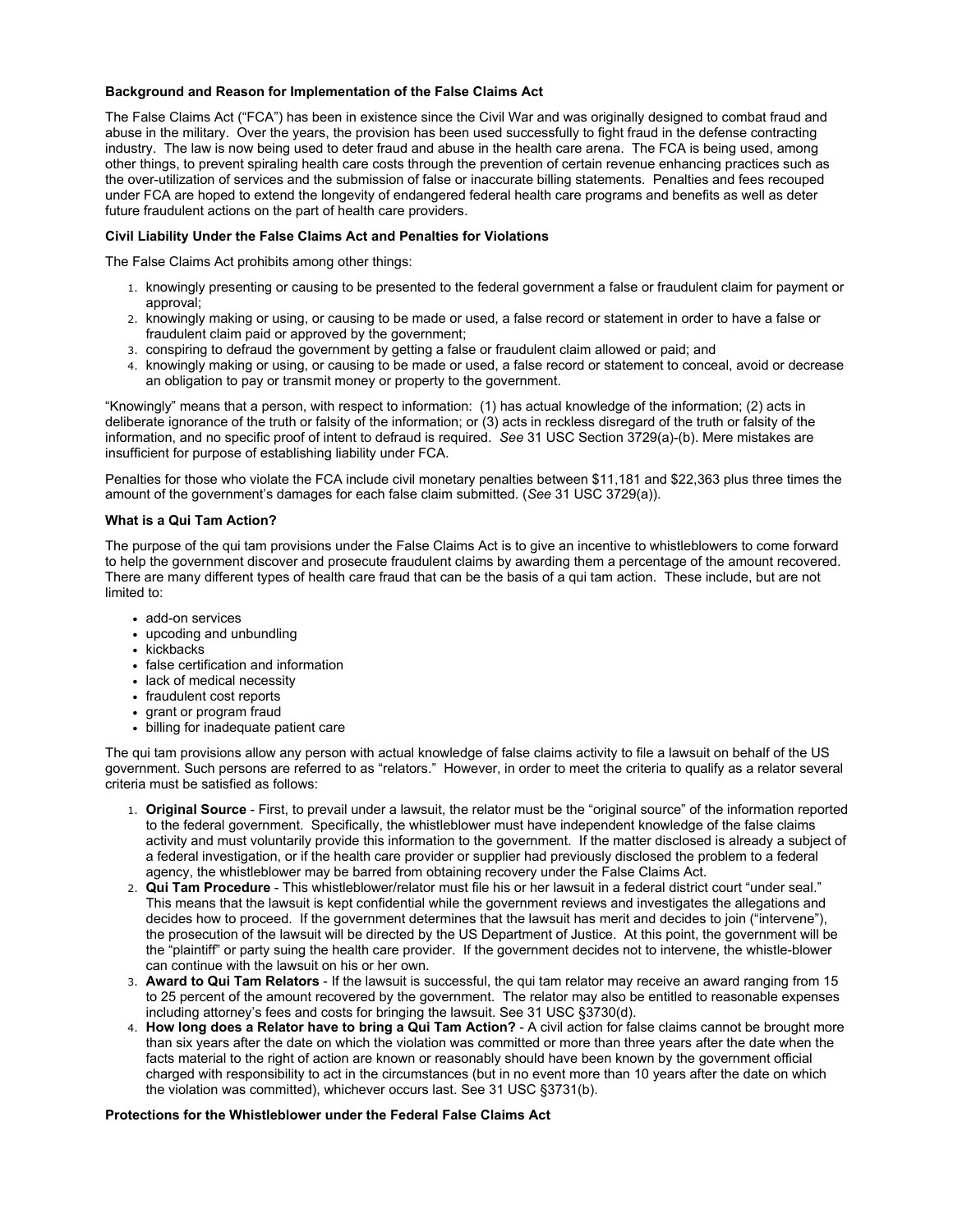The False Claims Act also contains a cause of action/protections for any employee who is "discharged, demoted, suspended, threatened, harassed or in any other manner discriminated against in the terms and conditions of employment by his or her employer as a result of his or her involvement in a qui tam suit." See 31 USC 3730(h). The statute entitles employees to relief such as reinstatement with the same seniority status they would have had but for the discrimination; twice the amount of back pay; interest on back pay, and compensation for any special damages sustained as a result of the discrimination, including litigation costs and reasonable attorneys' fees. See 31 USC §3730(h).

Geisinger takes its commitment to the prevention of fraud and abuse seriously as well as the protection of its employees who make reports of potential findings. All employees are strongly encouraged that if they have any knowledge or information of any fraudulent activity to notify his or her supervisor or call the Compliance Hotline (**1-800-292-1627**) or make a report online at **www.geisinger.org/alertline.** Information may be reported to the Hotline anonymously. Geisinger prohibits retaliation against employees who make reports. Anyone who believes that he or she has been subject to any such retaliation should also report to the Compliance Hotline.

**FEDERAL PROGRAM FRAUD CIVIL REMEDIES ACT** (See Title 31 of the United States Administrative Code, sections 3801 through sections 3812).

## **Penalties for Violation**

If the value of the false claims does not exceed \$150,000, action may be filed under the Program Fraud Civil Remedies Act (PFCRA), against those making false claims or statements. Penalties for those who violate the PFCRA include civil penalty of not more than \$11,181 for each claim or statement plus an assessment of up to two times the amount of the false claims (See 31 USC §3802).

## **PENNSYLVANIA'S MEDICAID "FALSE CLAIMS ACT"** (Title 62 P.S. 1407, et seq)

#### **What are the prohibitions under Pennsylvania law?**

There can also be liability under the state of Pennsylvania for false or fraudulent claims with respect to Medicaid program expenditures. The statute in question prohibits false claims and statements as follows:

> **It shall be unlawful for any person to knowingly or intentionally present for allowance or payment any false or fraudulent claim or cost report for furnishing services or merchandise under medical assistance, or to knowingly present for allowance or payment any claim or cost report for medically unnecessary services or merchandise under medical assistance, or to knowingly submit false information, for the purpose of obtaining greater compensation than that to which he is legally entitled for furnishing services or merchandise under medical assistance, or to knowingly submit false information for the purpose of obtaining authorization for furnishing services or merchandise under medical assistance.** *See* 62 P.S.1407(a)(1)

Pennsylvania law also prohibits the following conduct:

- Soliciting or receiving or to offer or pay any remuneration, including any kickback, bribe or rebate, directly or indirectly, in cash or in kind from or to any person in connection with the furnishing of services or merchandise for which payment may be in whole or in part under the medical assistance program or in connection with referring an individual to a person for the furnishing or arranging for the furnishing of any services or merchandise for which payment may be made in whole or in part under the medical assistance program ("Pennsylvania's Anti-Kickback Act").
- Submitting duplicate claims for services, supplies or equipment for which the provider has already received reimbursement.
- Submitting claims for services, supplies or equipment which were never provided;
- Submitting a claim for services, supplies or equipment which includes costs or charges not related to the services provided to the recipient.
- Submitting a claim or referring a recipient to another provider for services, supplies or equipment which are not documented in the record, are of little or no benefit to the recipient, are below the accepted medical treatment standards, or are unneeded by the recipient.
- Submitting a claim which misrepresents the description of services, the dates of services, the identity of the recipient or the attending physician or the identity of the referring or actual provider;
- Submitting a claim for reimbursement for a service or item at a charge higher than the provider's usual and customary charge to the general public for the same;
- Providing a service or item without a practitioner's written order or the consent of the recipient, except in emergency situations.
- Except in emergency situations, providing a service or item to a patient claiming to be a recipient without making a reasonable effort to verify a current medical assistance identification card, that the person is, in fact, a recipient who is eligible.
- Entering into an agreement or conspiracy to obtain reimbursement or payments for which there is not entitlement.
- Making a false statement in the application for enrollment as a provider.
- Violating 62 P.S. Section 1403(d)(1),(2),(4) and (5) with respect to prohibitions regarding shared health facilities by: leasing on percentage of earnings, paying for referrals in lease, providing improper or unwarranted services, referral to another provider in the facility absent medical justification.